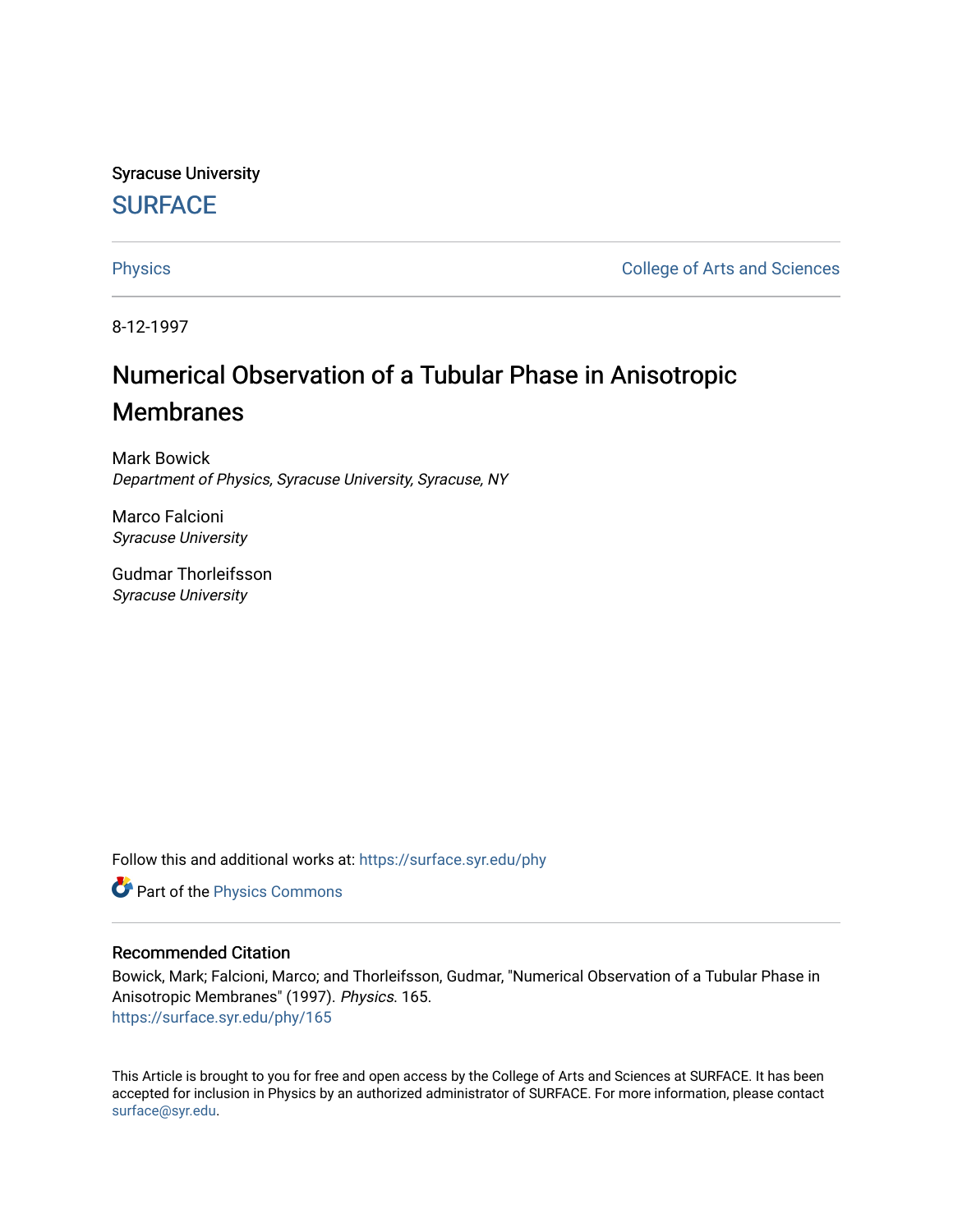## Numerical Observation of a Tubular Phase in Anisotropic Membranes

Mark Bowick,<sup>1</sup> Marco Falcioni<sup>1</sup> and Gudmar Thorleifsson<sup>2</sup>

 $1$ Physics Department, Syracuse University, Syracuse NY 13244-1130, USA  $2Fakultät für Physik, Universität Bielefeld, D-33615, Bielefeld, Germany$ 

## Abstract

We provide the first numerical evidence for the existence of a tubular phase, predicted by Radzihovsky and Toner (RT), for anisotropic tethered membranes without self-avoidance. Incorporating anisotropy into the bending rigidity of a simple model of a tethered membrane with free boundary conditions, we show that the model indeed has two phase transitions corresponding to the flat-to-tubular and tubular-to-crumpled transitions. For the tubular phase we measure the Flory exponent  $\nu_F$  and the roughness exponent  $\zeta$ . We find  $\nu_F = 0.305(14)$  and  $\zeta = 0.895(60)$ , which are in reasonable agreement with the theoretical predictions of RT  $-\nu_F = 1/4$  and  $\zeta = 1$ .

PACS numbers: 64.60.Fr, 05.40.+j, 82.65.Dp

Typeset using REVTEX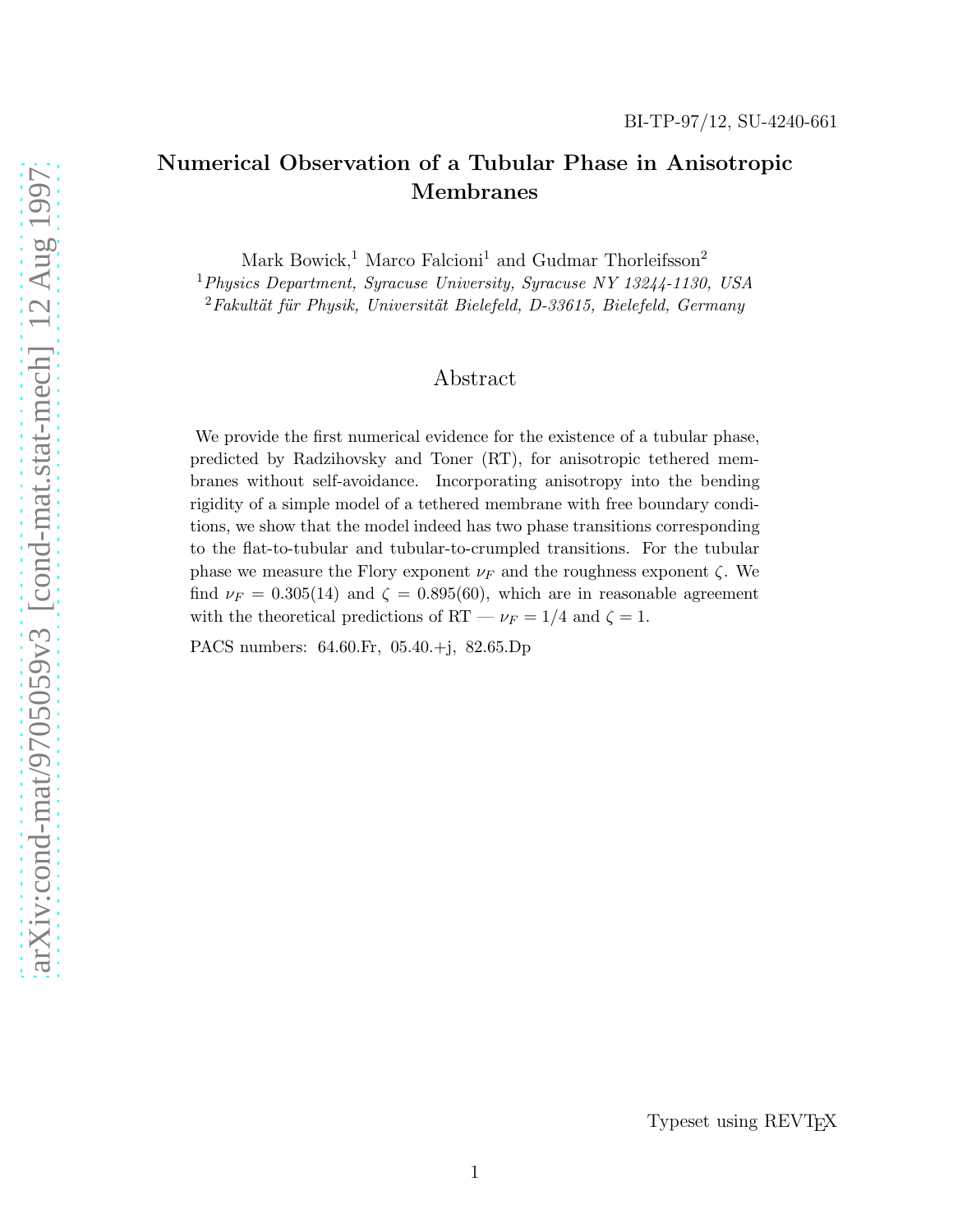Tethered membranes are 2-dimensional regularly triangulated surfaces fluctuating in 3 dimensions. Their behavior at thermal equilibrium is governed by the elastic and bending moduli, which correspond to the in-plane and out-of-plane rigidities respectively. Isotropic tethered membranes have been studied extensively, and it is known that they have a crumpled high temperature phase and a flat low temperature phase separated by a continuous phase transition, the crumpling transition[[1–3](#page-8-0)].

In a recent paper Radzihovsky and Toner (RT) have shown that anisotropy can radically change the nature of the phase diagram for tethered membranes[[4](#page-8-0),[5\]](#page-8-0). In particular a remarkable and completely unanticipated new phase of non-self-avoiding (phantom) tethered membranes — the *tubular* phase — is predicted. The tubular phase is characterized by the presence of long-range orientational order in one direction only — in the transverse directions it is crumpled. Furthermore it is expected that any degree of anisotropy will eliminate the direct crumpling transition from the flat to crumpled regimes and replace it by two transitions — a low temperature flat-to-tubular transition and a higher temperature tubularto-crumpled transition. Since it is very likely that real anisotropic tethered membranes can be observed experimentally, the rich structure of the phase diagram of these systems is exciting. There are several experimental realizations of anisotropic membranes one could imagine. Polymerized membranes with in-plane tilt order are good candidates[[4\]](#page-8-0). It may also be feasible to cross-link in an applied electric field DNA molecules trapped in a fluid membrane [\[4](#page-8-0)]. Fluid membranes themselves also exhibit anisotropic "ripple" phases[[6\]](#page-8-0).

A tethered membrane in the tubular phase is quite different from real tubules, which are well defined cylindrical structures, such as lipid tubules, protein microtubules and carbon nanotubes[[7–9](#page-8-0)]. Fluid membranes with chiral order exhibit tubular shapes [\[10\]](#page-8-0). In certain experimental conditions these tubules display a wealth of interesting behavior such as the pearling instability[[11,12\]](#page-8-0).

The existence of an almost one-dimensional ordered phase is quite remarkable and, at least for phantom membranes, rather delicate. A tubular phase is possible because of the inevitable transverse stretching energy cost of bending fluctuations in the extended direction. Its existence is not trivial, though, because for physical tethered membranes, with internal dimension 2 and embedding dimension 3, the stability is marginal. The fluctuations of the tubule away from a straight linear shape (height fluctuations) along the extended directionare maximal with a corresponding roughness exponent of  $1 \, 4$ . For this reason it is imperative to check the existence of stable tubules with careful numerical simulations.

In this paper we establish the existence of tubules by large-scale Monte Carlo simulations of a discrete model of tethered membranes with the topology of a disk and free boundary conditions. The isotropic version of this model has been extensively studied by us recently [\[13](#page-8-0)] and so we are well-equipped to assess the effects of anisotropy.

We have chosen to implement the anisotropy in the bending rigidity rather than the elastic moduli of the model. Hence the membrane responds isotropically to in-plane stresses, but anisotropically to out-of-plane bending. This is conceptually clearer for us and, from the arguments given in[[4\]](#page-8-0), is equally good. Thus we choose the bending rigidity on links in the x-direction  $(\kappa_1)$  of a triangular lattice to be larger than the bending rigidity along links in the other two directions  $(\kappa_2)$ . We study a system with aspect ratio one  $(L_x = L_y)$ , so that any anisotropy that develops is inherent to the system rather than introduced ab initio. Different critical exponents arise [\[4\]](#page-8-0) if one takes thermodynamic limits with other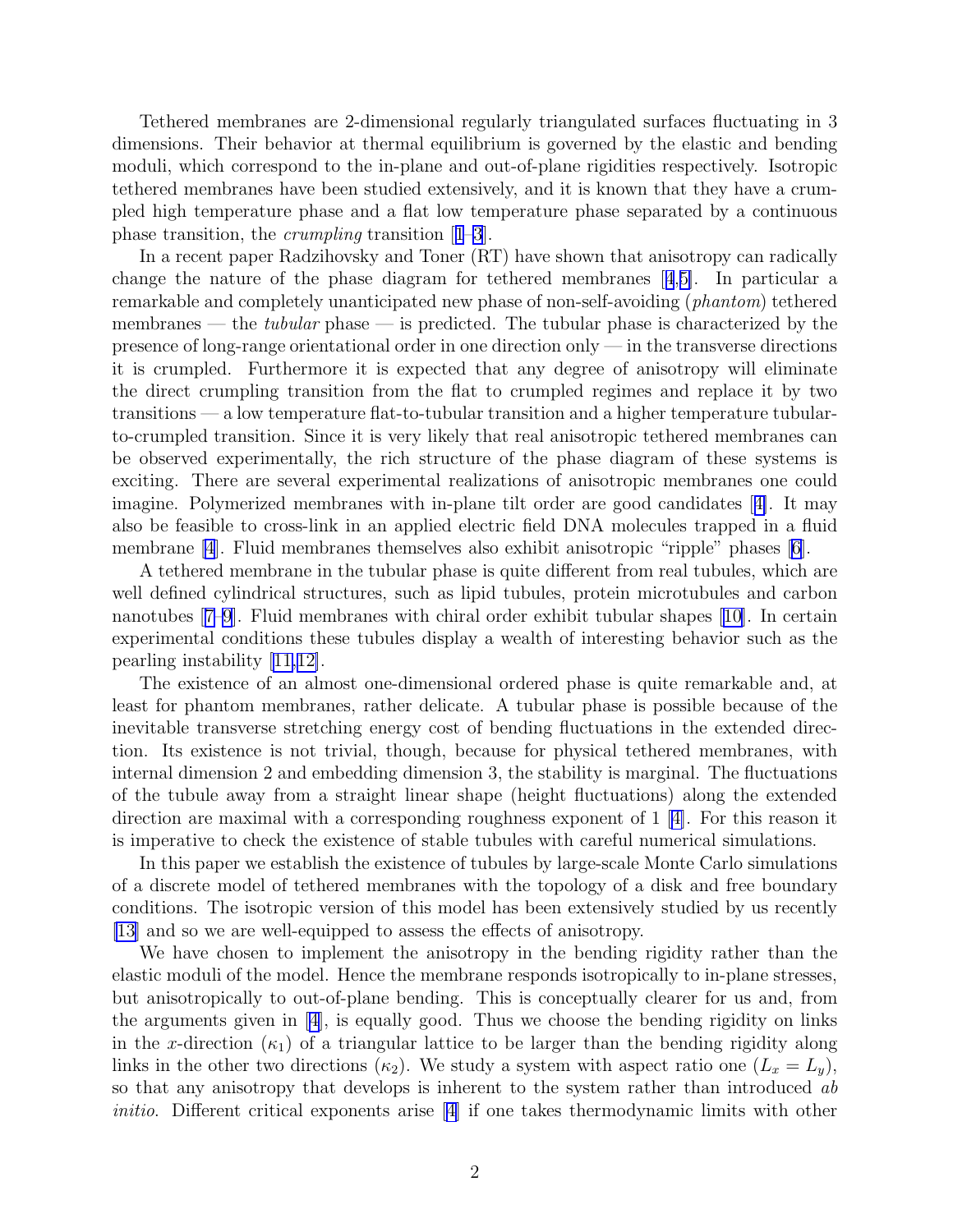<span id="page-3-0"></span>

FIG. 1. a) An example of a tubular membrane. This is for  $L = 65$  and  $(\kappa_1, \kappa_2) = (2, 0)$ . b) An isotropic membrane  $(L = 46)$  in the crumpled phase  $(\kappa = 0.5)$  and c) in the flat phase  $(\kappa = 1.1)$ .

aspect ratios (i.e. if one tunes  $L_x$  to diverge as some power of  $L_y$ ).

By examining the specific heat along various paths in the  $(\kappa_1, \kappa_2)$  plane we find that the model indeed exhibits two distinct transitions. The stronger transition is the one from the tubular to the flat phase. The tubular phase is characterized by equilibrium configurations which are extended in the y-direction and crumpled in the transverse direction (see Fig. 1a). Given this evidence for the existence of the tubular phase we proceed to measure the appropriate critical exponents and to compare them with the predictions of [\[4](#page-8-0)].

The exponents we focus on are the Flory exponent  $\nu_F$  and the roughness exponent  $\zeta$ . The first gives the scaling of the transverse radius of gyration  $R_{\perp}^G$  (the tubule radius) with system size L,  $R_{\perp}^G \sim L^{\nu_F}$ , and is predicted to be 1/4. The second relates the height fluctuations in the extended (y) direction to the system size  $\langle h^2 \rangle = \langle (h(x_\perp, L) - h(x_\perp, 0))^2 \rangle \sim L^{2\zeta}$ . The theoretical predictions of RT for these exponents for square phantom membranes are unambiguous. They find  $\nu_F = 1/4$  and  $\zeta = 1$ . The maximal value for  $\zeta$  corresponds to the previously mentioned marginal stability of the tubular phase.

Let us now give the details of our simulation. We analyze the partition function

$$
Z = \int [\mathrm{d}\mathbf{r}] \, \delta(\mathbf{r}_{\rm cm}) \, \mathrm{e}^{-\mathcal{H}[\mathbf{r}]}\tag{1}
$$

where  $\mathbf{r} \in \mathbb{R}^3$  are the embedding coordinates and the delta function ensures that the center of mass motion is eliminated. The discrete Hamiltonian  $H$  is composed of a tethering potential, in the form of a Gaussian spring with vanishing equilibrium spring length, and (two) bending energy terms in the form of "ferromagnetic" interactions between nearest-neighbor normals  $n_a$  to the surface faces:

$$
\mathcal{H}[\mathbf{r}] = \sum_{\langle \sigma \sigma' \rangle} |\mathbf{r}_{\sigma} - \mathbf{r}_{\sigma'}|^2 \n- \kappa_1 \sum_{\langle ab \rangle} (x) \mathbf{n}_a \cdot \mathbf{n}_b - \kappa_2 \sum_{\langle ab \rangle} (y) \mathbf{n}_a \cdot \mathbf{n}_b.
$$
\n(2)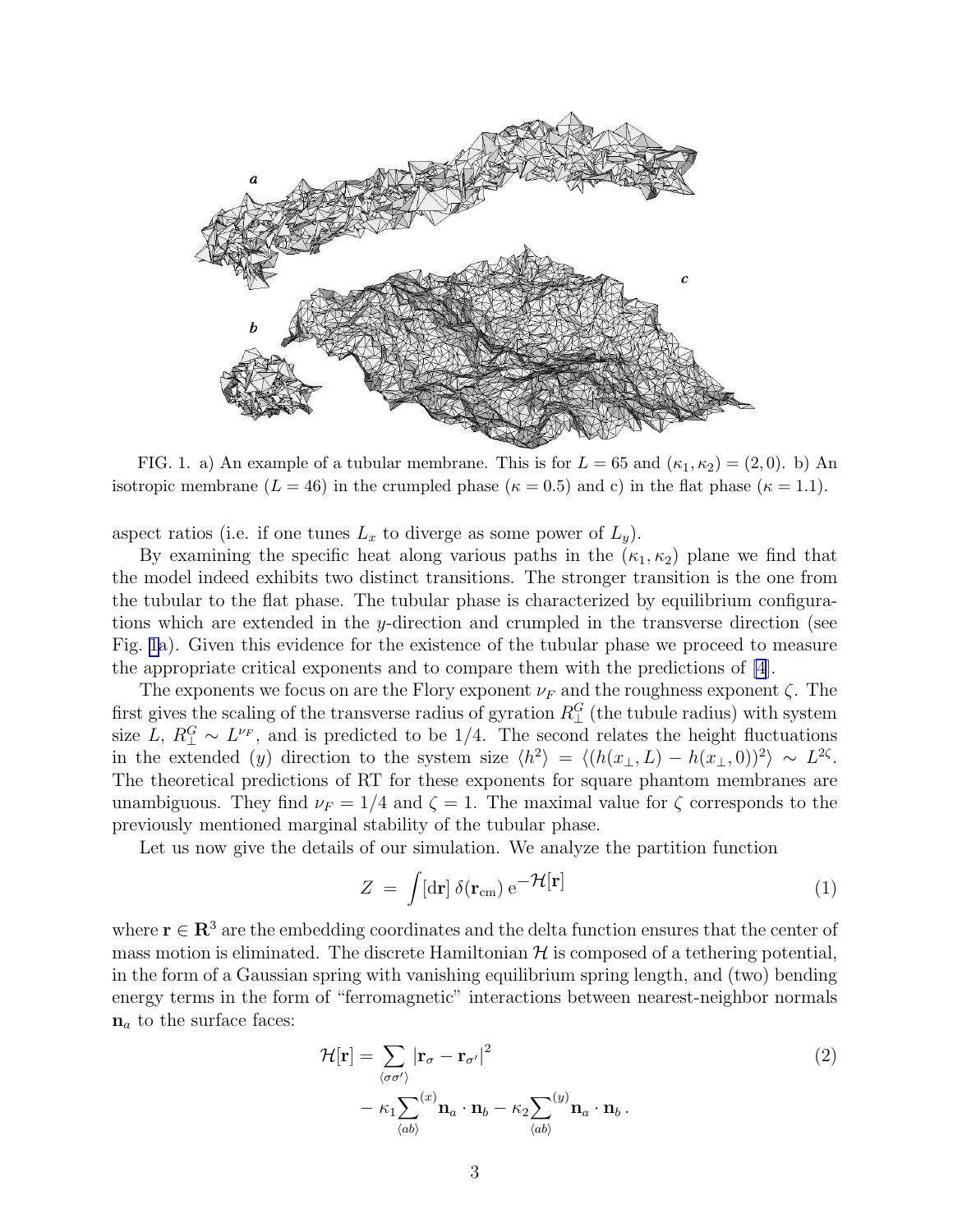<span id="page-4-0"></span>

FIG. 2. The phase diagram of an anisotropic tethered membrane. The circles correspond to observed peaks in the specific heats  $C_V^x$  and  $C_V^y$  $\frac{y}{V}$  (the filled ones are from larger lattices). We performed simulations along the dotted lines with the cross indicating where we studied the tubular phase.

The second sum is over links in the x-direction and the third sum over the other two link directions. Note that no elastic constant are explicitly introduced; they are dynamically generated. We refer to[[13\]](#page-8-0) for an extensive treatment of the properties of this model for the flat phase of tethered membranes.

The Hamiltonian above was simulated using Monte Carlo methods for triangular lattices of up to 65<sup>2</sup> nodes. The global shape of the lattice is chosen to be square with free boundary conditions. The field configurations  $\{r\}$  were updated using a unigrid algorithm, which substantially reduces the auto-correlation times compared to a simple Metropolis algorithm. We performed typically  $10-20 \times 10^6$  sweeps per lattice volume and coupling — this resulted in about  $5-10 \times 10^3$  independent measurements. The simulations required  $\approx 50,000$  CPU hours on an IBM RS/6000 computer.

To explore the phase diagram predicted by RT we performed extensive simulations along the line  $(\kappa_1, \kappa_2) = (3\kappa, \kappa)$  (see Fig. 2). In addition we looked at the lines  $(\kappa, 0)$  and  $(2, \kappa)$ on smaller lattices. To look for evidence of a phase transition we measured the two bending energy terms in the action  $E_x$  and  $E_y$ , for a range of couplings  $\kappa$ , and looked at their fluctuations or, more specifically, the two respective specific heats:

$$
C_V^i(\kappa) = \frac{\kappa^2}{L^2} \frac{\partial}{\partial \kappa} \langle E_i \rangle.
$$
 (3)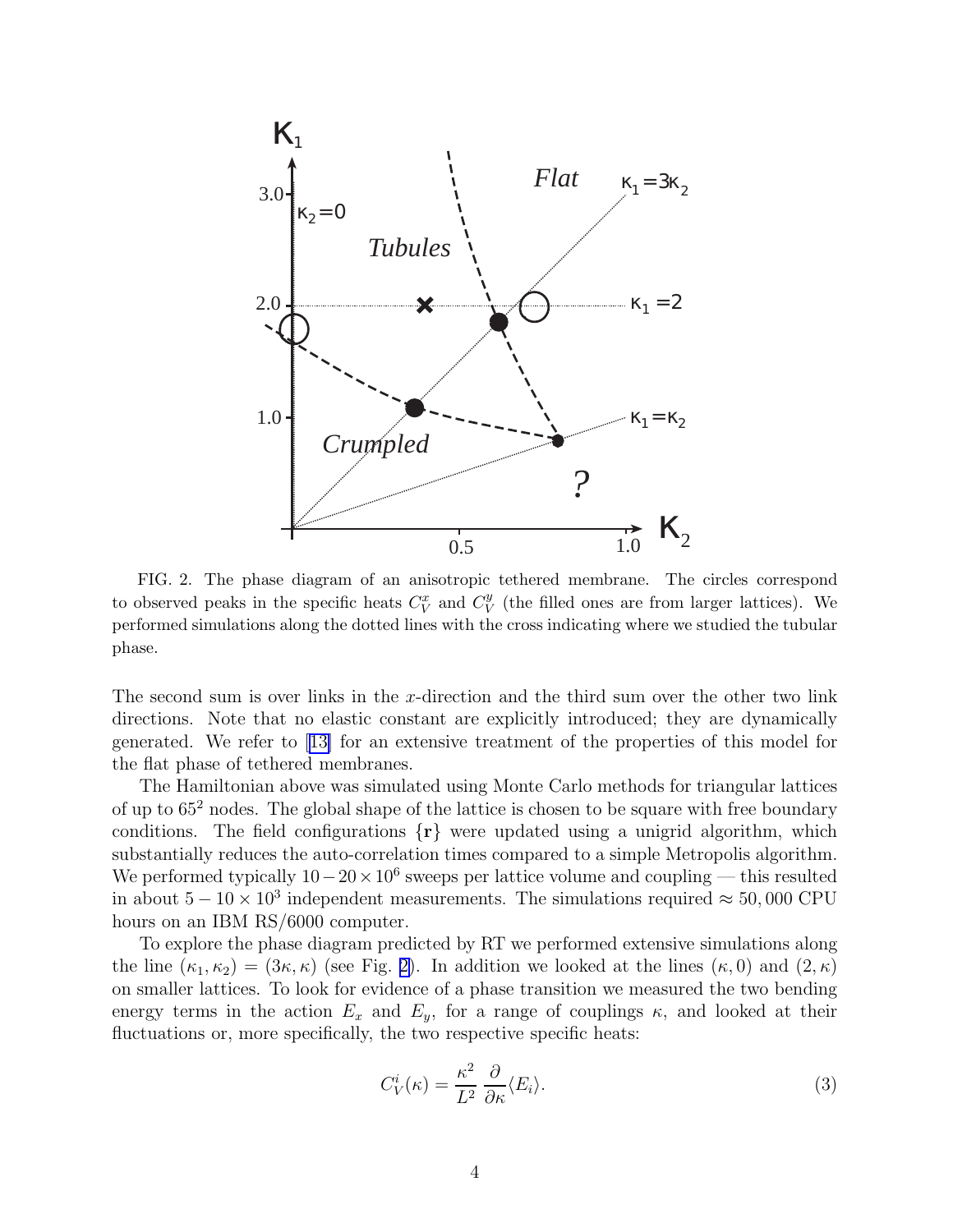

FIG. 3. The measured values of the specific heats  $C_V^x$  (open symbols) and  $C_V^y$  $V$ <sup>y</sup> (filled symbols). The interpolating lines are obtained using multi-histogramming methods.

In Fig. 3 we show the measured values of  $C_V^x$  and  $C_V^y$  $V$  along the line  $\kappa_1 = 3\kappa_2$ . This is for lattice sizes up to  $49^2$ . Both quantities show a divergent specific heat, characteristic of a phase transition. But what is remarkable is that the peaks occur at different values of the bending rigidity, signaling the existence of two distinct phase transitions. As the peak locations, which define the pseudo-critical couplings, shift as the volume is increased, one may naturally ask if they merge in the infinite volume limit. To check that, we have fitted the pseudo-critical couplings to the expected finite size behavior [\[14\]](#page-8-0):  $\kappa_L^c = \kappa_\infty^c + c/L^{1/\nu}$ . For the two peaks we get  $\kappa_{\infty}^c = 0.36(2)$  and  $\kappa_{\infty}^c = 0.62(2)$ , respectively, convincingly excluding the possibility of them merging. The corresponding values of the exponent  $\nu$  are 0.75(10) and 0.65(10), although we must caution that, for a reliable estimate, bigger lattices are needed. This in turn yields the critical exponent  $\alpha$  governing the divergence of the specific heat. Assuming the validity of hyper-scaling,  $\alpha = 2 - \nu d$ , we find  $\alpha \approx 0.5$  and 0.67, consistent with a continuous phase transition.

One can also try to estimate  $\alpha$  directly from the scaling of the peak heights, although that is more difficult. Preliminary estimates yield a small positive number, again somewhat smaller for  $C_V^y$  $_V^y$ .

Taken at face value, this might indicate that the tubular-to-crumpled transition is somewhat weaker (slower divergence of the specific heat), although simulations on larger lattices are needed to confirm that the critical behavior of the two transitions really is different. This work is in progress. A detailed scaling theory of these two transitions has been developed in[[5\]](#page-8-0) and we plan to test this theory once we have the very high statistics required for such a comparison.

Performing a similar analysis along the other two lines in the  $(\kappa_1, \kappa_2)$  plane, although on smaller lattices, yields the phase diagram shown in Fig. [2](#page-4-0) [\[15](#page-8-0)]. This implies a three phase structure, the usual high-temperature crumpled and low temperature flat phases, together with the intermediate tubular phase predicted in [\[4](#page-8-0)].

To investigate the nature of this phase we have performed extensive simulations at the coupling  $(\kappa_1 = 2, \kappa_2 = 0.4)$  on lattices ranging up to 65<sup>2</sup> in extent. Direct evidence for the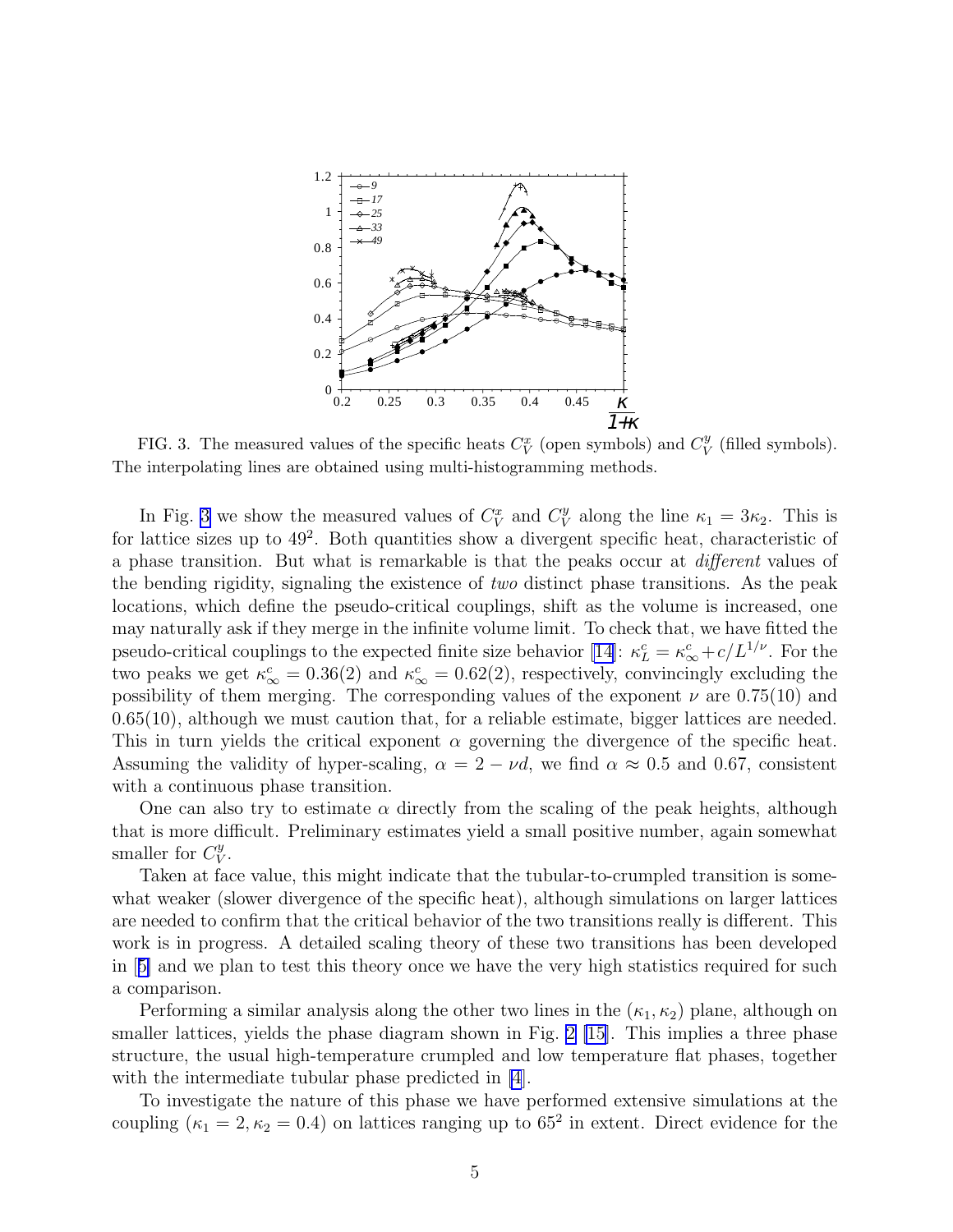

FIG. 4. The definition of the fluctuations of the zero-mode  $h_{rms}$  and the width of the tubule  $R_{\perp}^G$ . The dotted line indicates the one-dimensional shape of the tubule, whereas the dashed one is the optimal straight line.

tubular nature of the membrane is obtained by visual examination of equilibrium configurations (Fig. [1\)](#page-3-0) and by measuring the scaling of the three eigenvalues of the shape tensor [\[13](#page-8-0)], defined as the off-diagonal part of the moment of inertia tensor. In a body-fixed frame these eigenvalues measure the extent of the membrane along the associated principal axes. We find that the largest eigenvalue scales as  $L^{2\nu_F}$ , with  $\nu_F \approx 0.988(11)$ , while the other two have much smaller  $\nu_F$ . This indicates one extended direction and one crumpled direction i.e. a tubule.

A more detailed understanding of this tubular phase is obtained by looking at the fluctuations of the zero-mode of the tubule height  $h_{rms}$ , analogous to the height fluctuations of a flat membrane, and the scaling of the width of the tubule  $R_{\perp}^{G}$ .

The fluctuations of the zero mode are defined as the deviations of the linear shape of the tubule from a straight line, whereas its width is the average distance of points from this onedimensional structure (Fig. 4). We have measured this width in two different ways. First, we fit both a polynomial, of sufficiently high degree, and a straight line to the membrane. Usually a polynomial of degree  $\approx 15$  produces stable results. We then calculate the average distance of the polynomial from the straight line and the average distance of all points from the polynomial. This was done for about 10,000 independent configurations of the membrane for each of the lattice volumes  $L = 17, 25, 33, 49$  and 65 (slightly fewer for the two largest volumes). The results were fit to the scaling predictions

$$
h_{rms} \sim L^{\zeta} \quad \text{and} \quad R_{\perp}^{G} \sim L^{\nu_{F}}.
$$
\n
$$
\tag{4}
$$

Discarding the smallest lattice size we find  $\zeta = 0.895(60)$  and  $\nu_F = 0.305(14)$ . These values compare quite favorably with the analytic continuum predictions of RT:  $\zeta = 1$  and  $\nu_F = 1/4$ . Thus the combined analytic and numerical investigations of tubules provide strong support for their existence and yield consistent values for critical exponents.

The second method we use is to slice the tubule up as a salami, defining a slice as the set of nodes having the same internal y-coordinate. Then the center of mass of the slice defines the linear shape of the tubule. If we consider the shape tensor of the ensemble of  ${x<sub>cm</sub>}$ , the two larger eigenvalues scale as the width of the tubule (squared). We found that the two largest eigenvalues scale with Flory exponents  $\nu_F = 0.297(8)$  and  $0.241(12)$ ,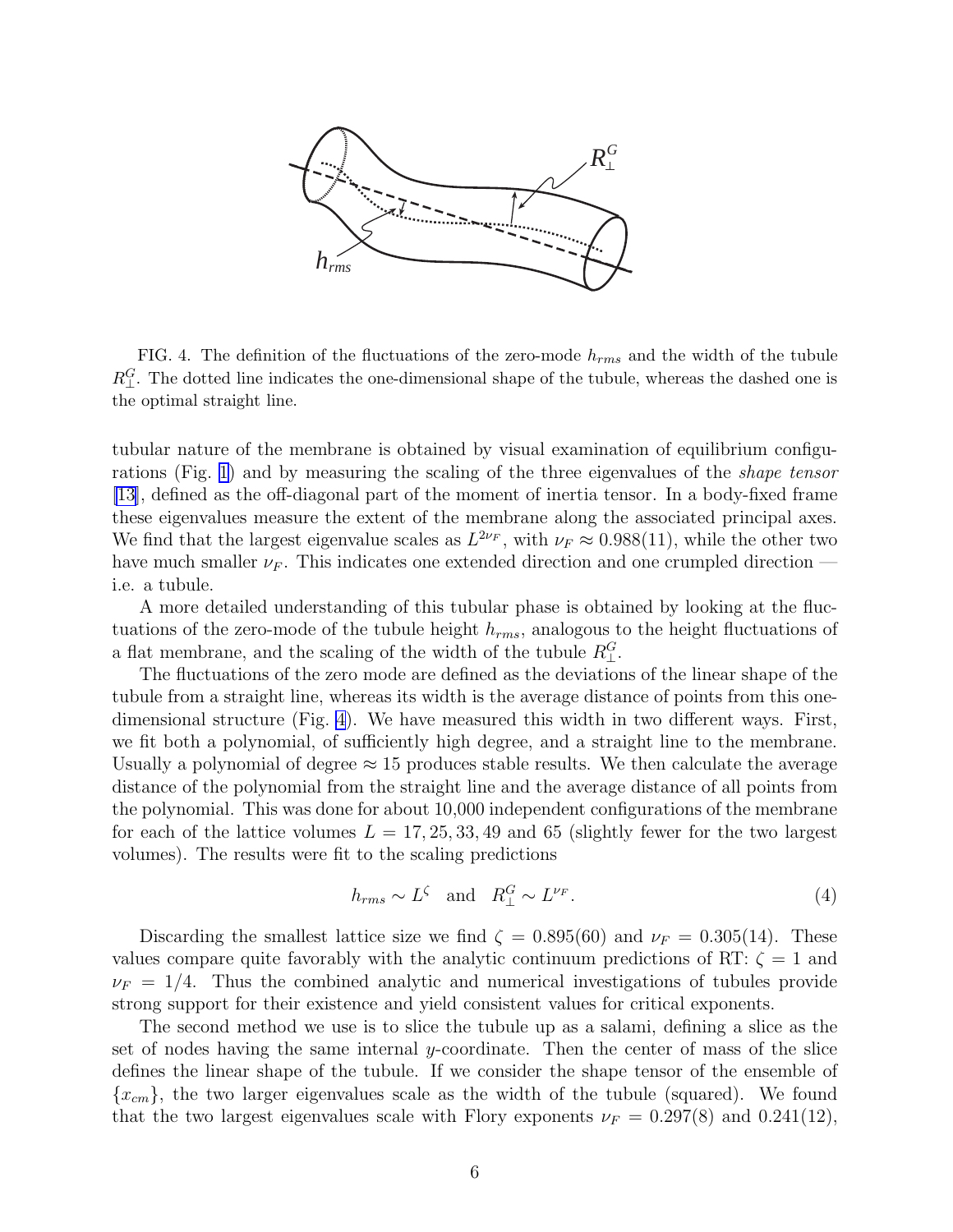respectively. The smallest eigenvalue scales logarithmically with the volume  $(\lambda_{min} \sim \log(L)),$ which implies that the salami slices have vanishing thickness in the infinite volume limit, thereby justifying the use of the method. The scaling of the average distance of the c.m. of the salami slices from a straight line fit of the whole tubule yields the roughness exponent  $\zeta = 0.94(4)$ , in reasonable agreement with the previously obtained value. It should be noted that the errors quoted are from the quality of the fit; the actual uncertainty is dominated by finite size effects.

In this paper we have established numerically for the first time the existence of the remarkable tubular phase of anisotropic tethered membranes predicted in [\[4](#page-8-0)]. Furthermore we measure the Flory exponent and the roughness exponent and find values not very far from those expected analytically. This should stimulate further work on the rich phase diagram of anisotropic tethered membranes.

There are two important directions to extend the simulations described in this letter. First one should investigate the anisotropic, rather than square membrane, scaling limits studied in [\[4,5](#page-8-0)]. For these systems the critical exponents are different. Even more exciting, perhaps, would be an investigation of self-avoiding anisotropic membranes. Self-avoidance causes extensive swelling of the membrane in the transverse direction and also lowers the roughnessexponent  $\zeta$  in the extended direction, as described by RT [[4\]](#page-8-0). Since self-avoidance is irrelevant in the extended direction, in the tubular phase, it need only be implemented in the transverse direction. Such simulations should therefore be less demanding than analogous simulations for isotropic membranes. Precise predictions exist for all relevant exponents for self-avoiding anisotropic membranes in the tubular phase[[4,5,16\]](#page-8-0).

We would like to thank Leo Radzihovsky, Emmanuel Guitter and David Nelson for helpful discussions. We are grateful to NPAC (North-East Parallel Architecture Center) and the Cornell Theory Center for use of their computational facilities. The research of MB and MF was supported by the Department of Energy U.S.A. under contract No. DE-FG02-85ER40237 and that of MF by a Syracuse University Graduate Fellowship. The research of GT was supported by the Alexander von Humboldt Stiftung and the Deutsche Forschungsgemeinschaft.